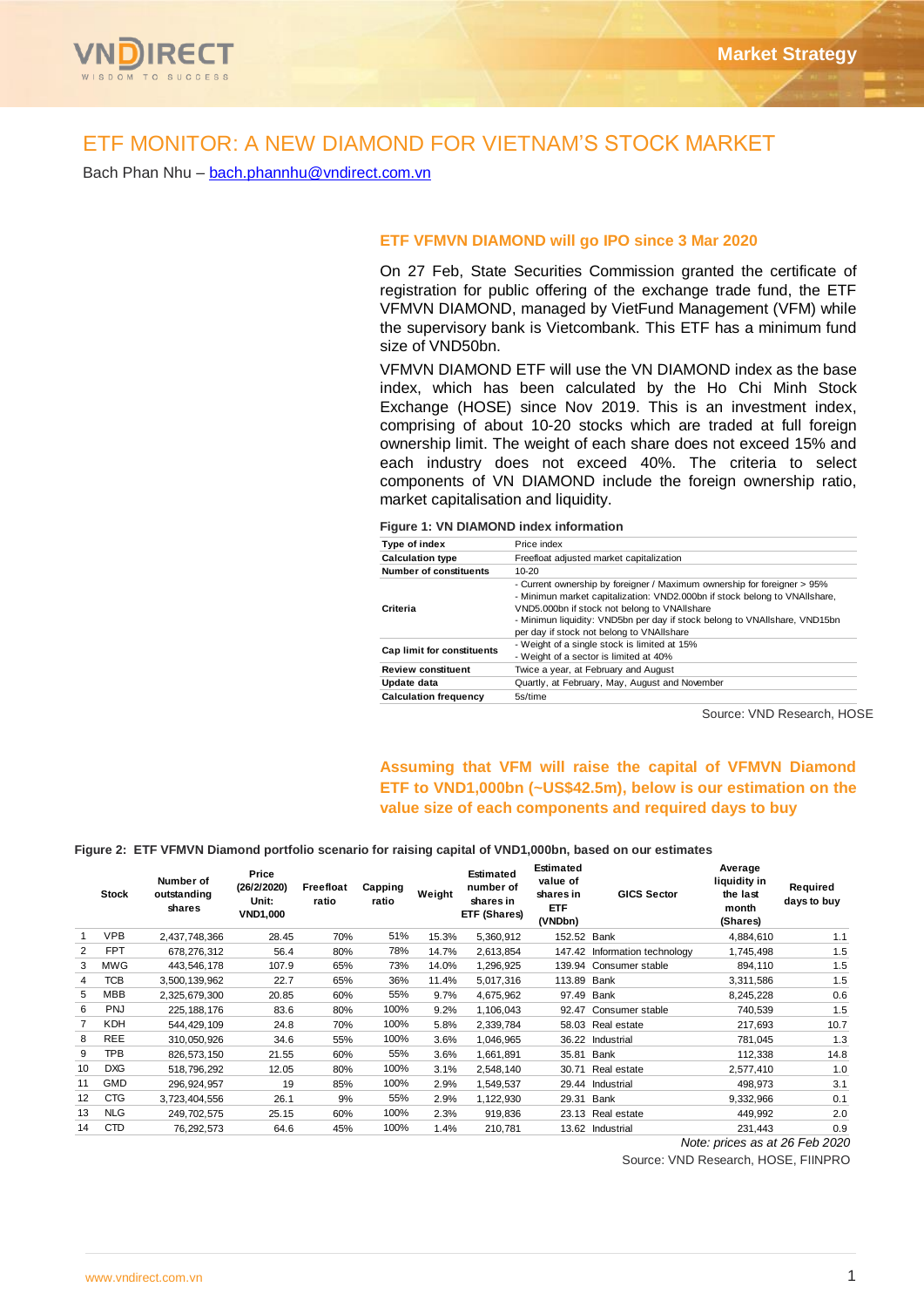

### **VPB, FPT and MWG will enjoy the top 3 biggest stock weight with 15.3%, 14.7% and 14.0%, respectively**

The banking sector has five stocks, accounting for 43%, the largest proportion among the basket's sectors.

**Figure 3: Weight by sector in VNDIAMOND**



### **We observed that VN DIAMOND index outperformed since Nov 2019**

Since 15 Nov 2019, the VN DIAMOND index has been outperforming the VN-INDEX, easing only 2.7%, while the VN-INDEX fell 11%. During the outbreak of Covid19, the VN-index lost its steam with a 6.4% decrease until 27 Feb 2020; meanwhile, the VN DIAMOND index stayed firm with a slight head up of 1.7%.

We are positive about the new ETF and the amped up sentiment it will ultimately bring to the market. For foreign investors, ETFVFMVN Diamond will ease their way to invest into full FOL stocks as investors look to position themselves to gain exposure to the bright macro outlook for the country over the next three years.

**Figure 4: VN DIAMOND and VN-INDEX performance from 15 Nov 2019 to 27 Feb 2020**



VNINDEX rebased at 1,000 point on 15/11/2019

Source: VND Research, FIINPRO